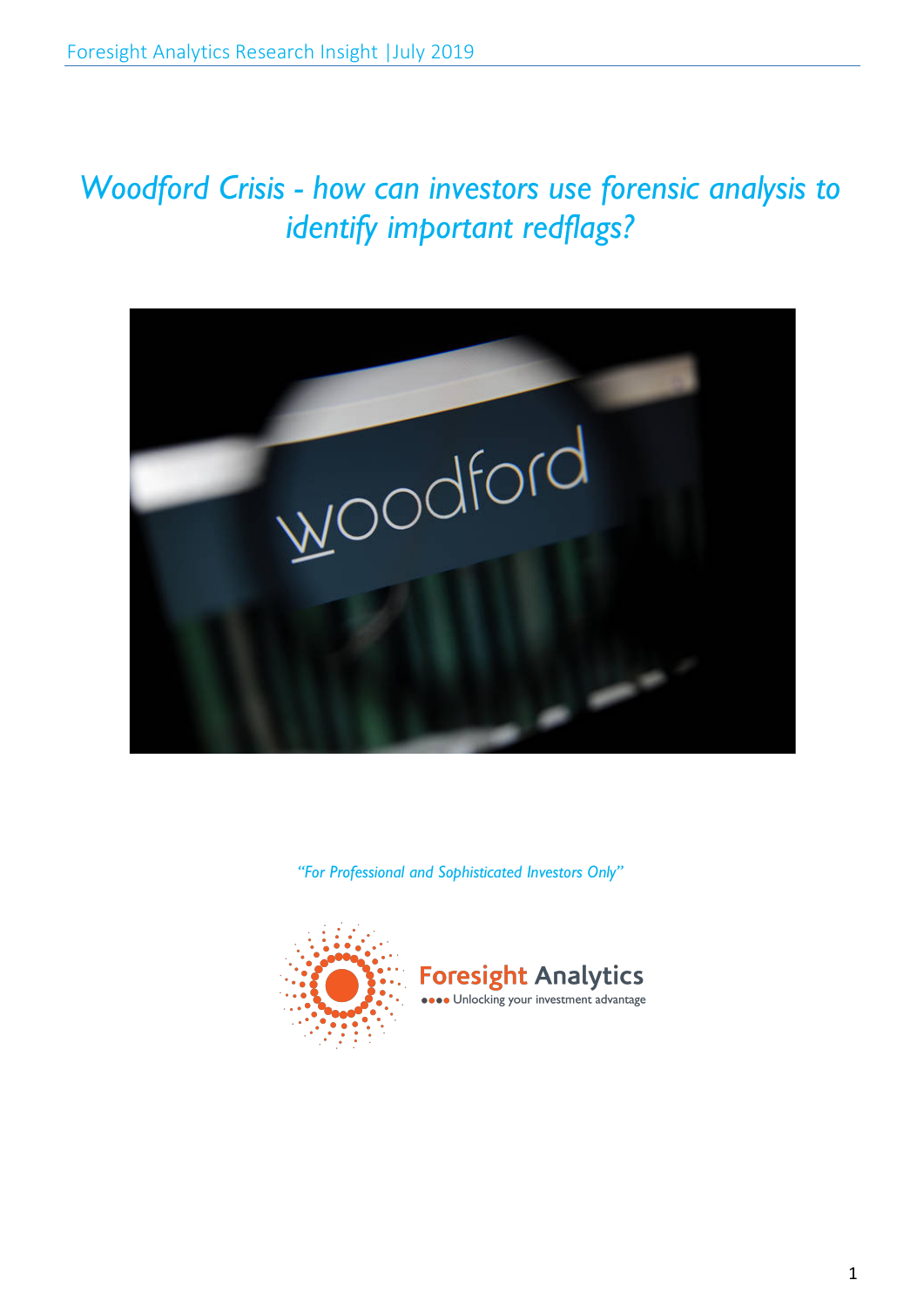## **Introduction**

In this paper, we provide an overview of the issues that plaqued Woodford, a UK-based equity investment manager. Using forensic portfolio analysis, we also show how investors could have detected some of the redflags ahead of the blow-up. By regularly monitoring and analysing key drifts in the economic and risk footprints of the portfolio, investors have the opportunity to be decisive before it is too late or at least ask the right questions to get to the bottom of the key issues.

### **Introduction to Woodford Equity Funds**

Celebrated as a high profile manager, Neil Woodford's own Woodford Equity Income Fund amassed great popularity as a strong performing investment in the UK market. Within three years, Woodford cemented its reputation as a well-managed fund with a return of 39.3 per cent in comparison to the average 19.4 per cent from the UK Equity Income sector<sup>1</sup>.

According to Morningstar analysis, the early outperformance of the fund was attribute to incisive longterm macro calls and as well as strong stock selection.

### **What happened?**

However, from July 2018, the fund began to struggle as global stock markets soared and several stockspecific issues damaged performance.

## **Red Flag 1**

The key contributor to the fund's shift in performance was the change in the portfolio manager's style. Woodford's portfolio managers had previously focused on targeting global companies with well-diversified revenue streams and resilient business models. However, from early 2017, the team shifted its style to focus more on investing domestically on early-stage companies, especially health care firms experimenting on new drugs and treatments. Whilst Woodford's positive outlook on the health of the UK economy was correct, the fund's style choices resulted in prolonged underperformance with persistent stock-specific problems.

### **Red Flag 2**

In addition to investment style drift, market capitalisation bias or size was another important risk factor that moved significantly and contributed to Woodford's poor performance. Over a three-year period, the weight of the Woodford fund in mega-cap stocks dropped from 44% to zero, signalling a significant change both relative to its own historical size footprint as well as peer relative footprint. Take for example, the average UK income fund held 31% of the portfolio in mega-cap stocks. As the funds mega-cap exposure was diluted, its exposure to small and illiquid names sky-rocketed from 22% to 61% in March 20192. This increase amounted to a 300% increase to the illiquid segment of the market.

 <sup>1</sup> Morningstar, "*Woodford: a cautionary tale for Australian investors",* https://www.morningstar.com.au/funds/article/woodford-a-cautionary-tale-for-australian-inv/193479

<sup>2</sup> Style Analytics, "*Woodford Fund Analysis" ,* https://www.styleanalytics.com/resources/woodford-fund-analysis-equity-income-fund/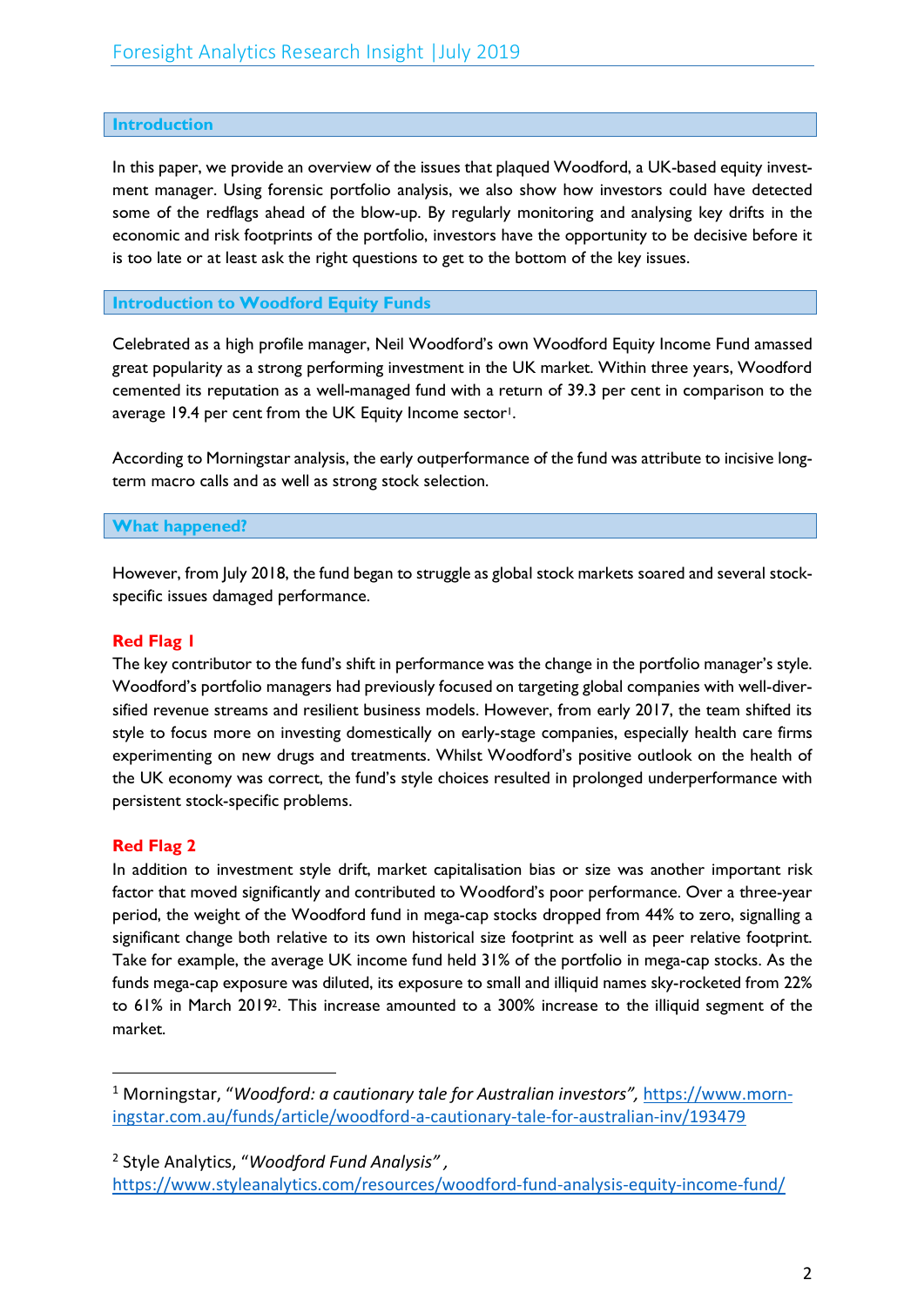

*Exhibit 1: The continued decline in Mega Cap exposure over three years to March 2019 contributed to Woodford's style drift and subsequent losses*

*Source: Foresight Analytics, Style Analytics*





*Source: Foresight Analytics, Style Analytics*

# **Red Flag 3**

The Woodford fund also drifted on Quality footprint, a predictive alpha factor important to the firm's portfolio construction process. The fund experienced the largest drop in ROE (Return on equity) tilt (bet relative to the index) relative to its own history and 56 peer funds. As the Quality attributed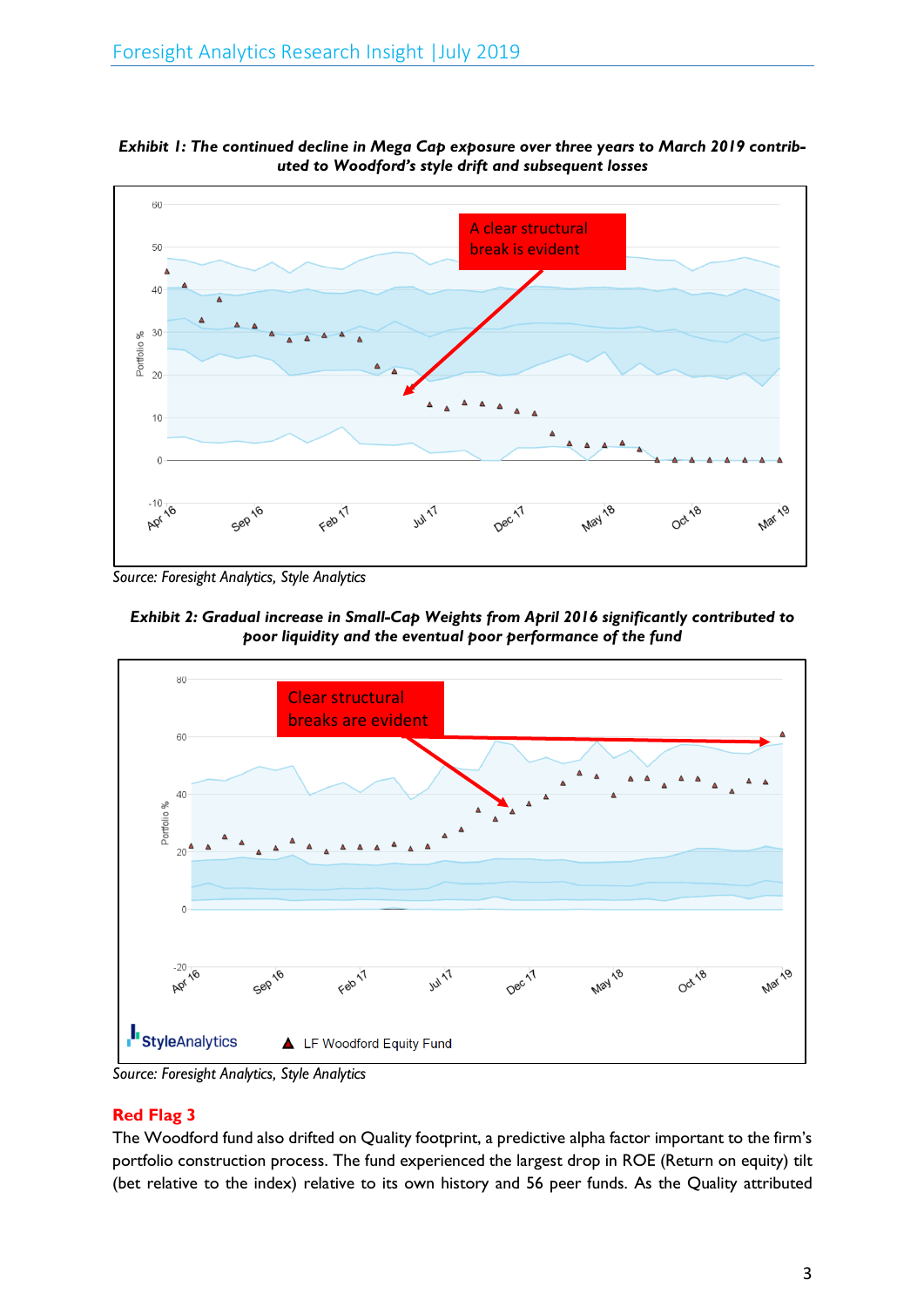diminished, the fund entered into the bottom fifth percentile of the peer group in July 2017. As of March 2019, Woodford was the only fund that had lower-ranked ROE title, the Investors UK Equity Income II Fund, a fund which is also managed by Woodford.



*Exhibit 3: Woodford's ROE significantly dropped and entered the bottom 5th percentile of UK Income Funds*

*Source: Foresight Analytics, Style Analytics*

# **Style drift and significant changes to size and quality fuel poor performance**

As a result of the changes in Woodford's portfolio construction process and risk control, Woodford's equity income fund performance dropped by 13.6 per cent in the year to 30 June 2018. In the meantime, the average UK equity income fund had grown by 2.5 per cent<sup>3</sup>.

In the meantime, investors pulled substantial amount of their capital from the fund, causing further underperformance. For instance, while the Woodford Equity Income fund was one of the UK's largest equity income funds with an asset value of GBP 10 billion, its assets had dropped to GBP 6.5 billion by the mid 2019. Woodford became the worst-performing fund in May 2019.

# **Investor response to poor performance**

As a result of continued poor performance, many investors began to withdraw their investment. However, despite Woodford being an open-ended mutual fund which aimed to provide investors with high liquidity and the ability to withdraw capital on a daily basis, the level of illiquid securities in the fund was close to 80%.

 <sup>3</sup> Morningstar, "*Woodford: a cautionary tale for Australian investors",* https://www.morningstar.com.au/Funds/article/woodford-a-cautionary-tale-for-australian-inv/193479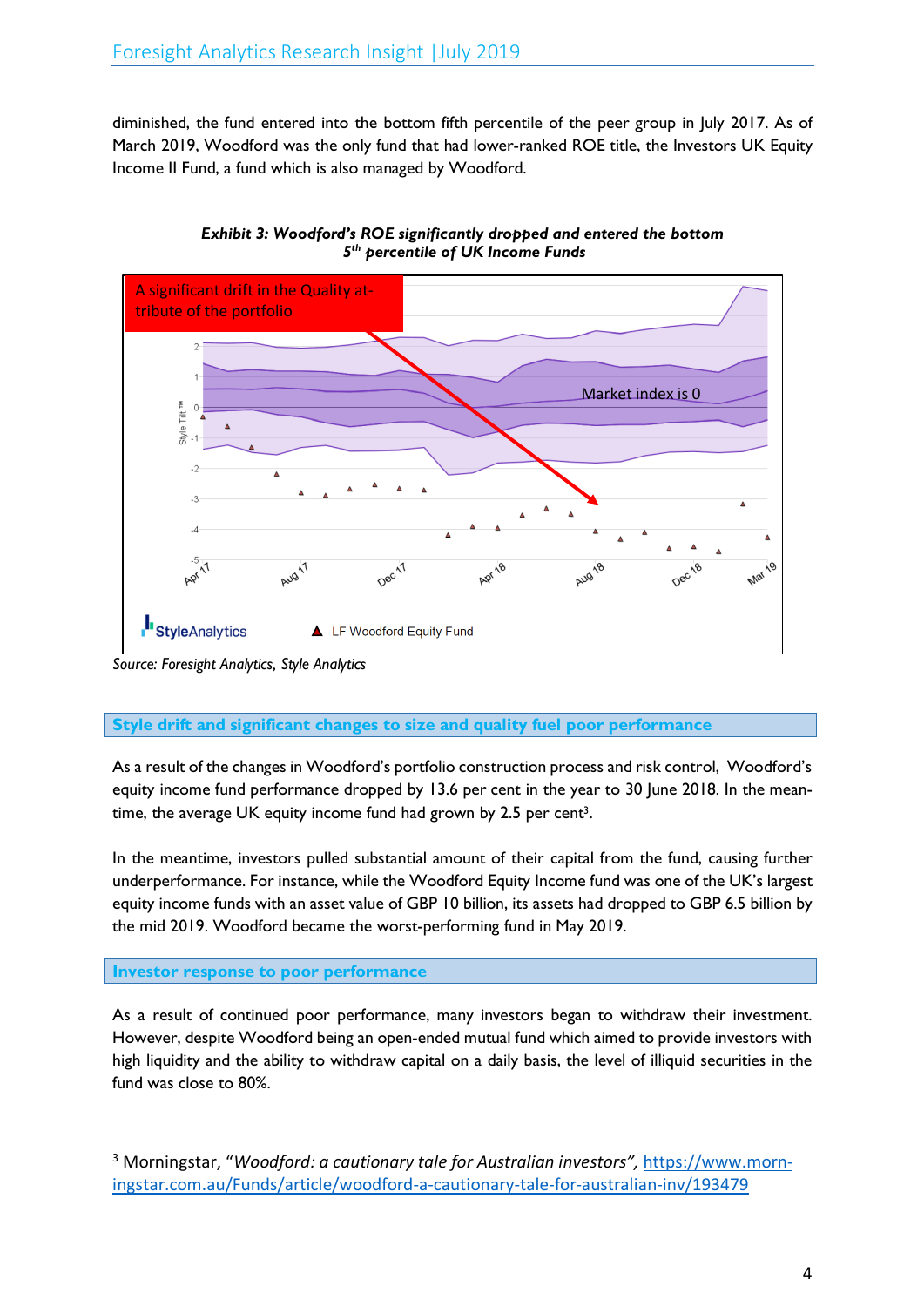The fund held a significant number of investments in unlisted securities outside the MSCI ACWI IMI and was consequently forced to suspend all withdrawals in June 2019. This highlights the importance for investors to regularly review the liquidity characteristics of their portfolio in order to identify signs of liquidity drift or inability to redeem shares when required.



*Exhibit 4: Decreasing fund size accompanied by the increasing weight of illiquid assets*

*Source: MSCI, Lipper Data*

# **Red Flag 4**

As the style, market cap, quality and liquidity attributes drifted, so did the tracking risk of the fund. Exhibit 5 shows the blow-out of the fund's tracking error (ex-ante) both relative to its own historical footprint and relative to the peer group.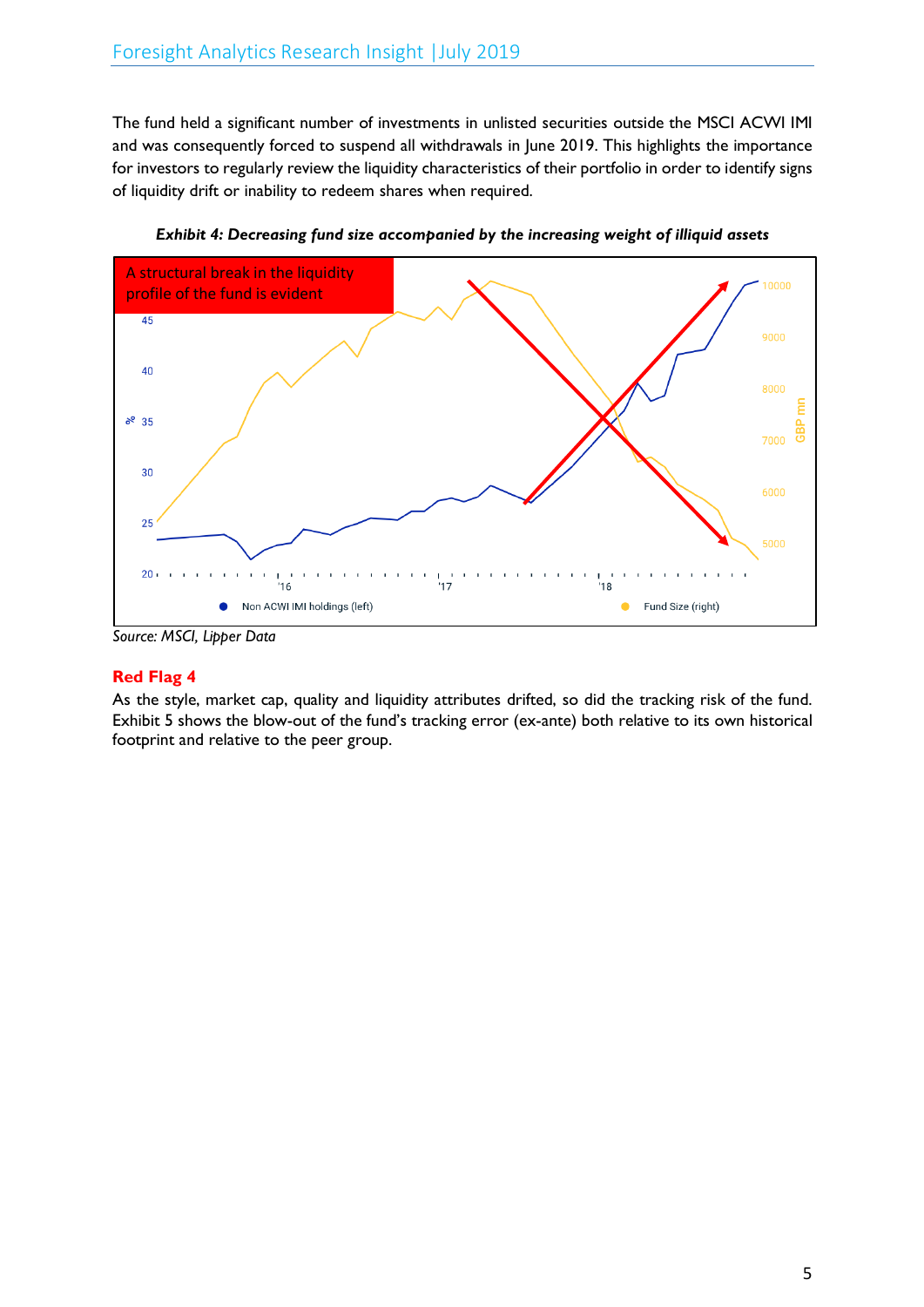*Exhibit 5: Continuous analysis of Woodford's Predicted Tracking Error would have allowed investors to identify key red flags in the fund's performance*



*Source: Foresight Analytics, Style Analytics*

# **Key insights from Woodford crisis for investors**

The drastic change in performance of the Woodford fund highlights to investors the importance and necessity in using forensic indicators to identify structural changes to key portfolio characteristics that are both sudden and are not justified based on the expected process, style and risk parameters of a manager/strategy. In the case of Woodford, investors who engaged in active fund analysis would have identified the key red flags that either co-incided or lead the subsequent decline in performance. At a minimum, the forensic analysis would have allowed investors to ask the right questions and probe more deeper into the intentions of the portfolio decisions makers.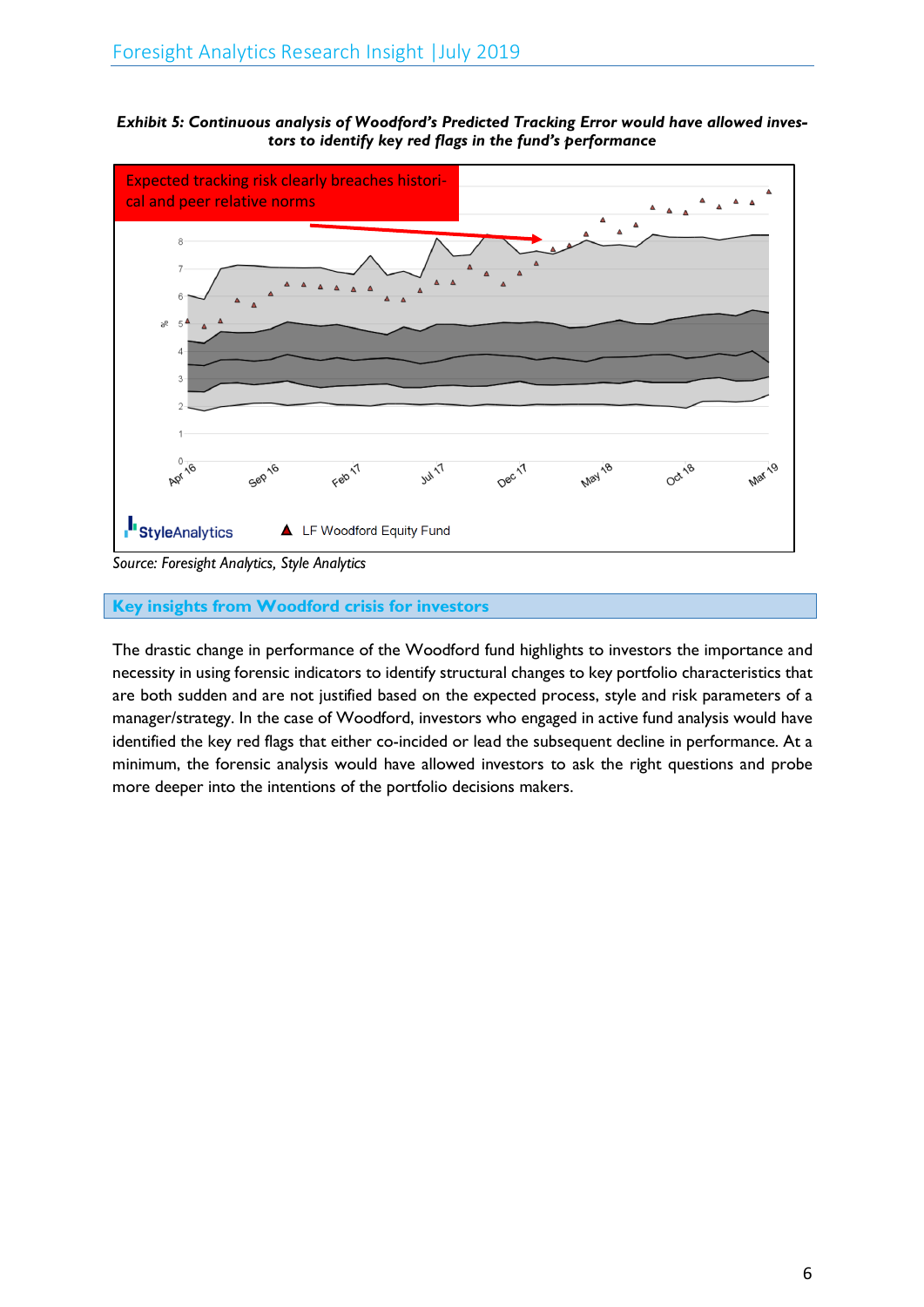# **Foresight Analytics – Unlocking your investment advantage**

Foresight Analytics provides data-driven investment research, analytics and consulting solutions to global investors. Using its innovative 360-degree framework and factor-based technology, Foresight provides analytical, predictive and market intelligence solutions to leading investment management companies, superannuation funds and wealth groups.

For asset owners, Foresight solutions include quality and risk-based manager appraisal, forensic validation of manager skill, risk aggregation and factor-based portfolio optimisation. Foresight's 360-degree analytical framework integrates financial and extra-financial considerations and across equity and bond strategies. For further information, please visit our website, www.foresight-analytics.com